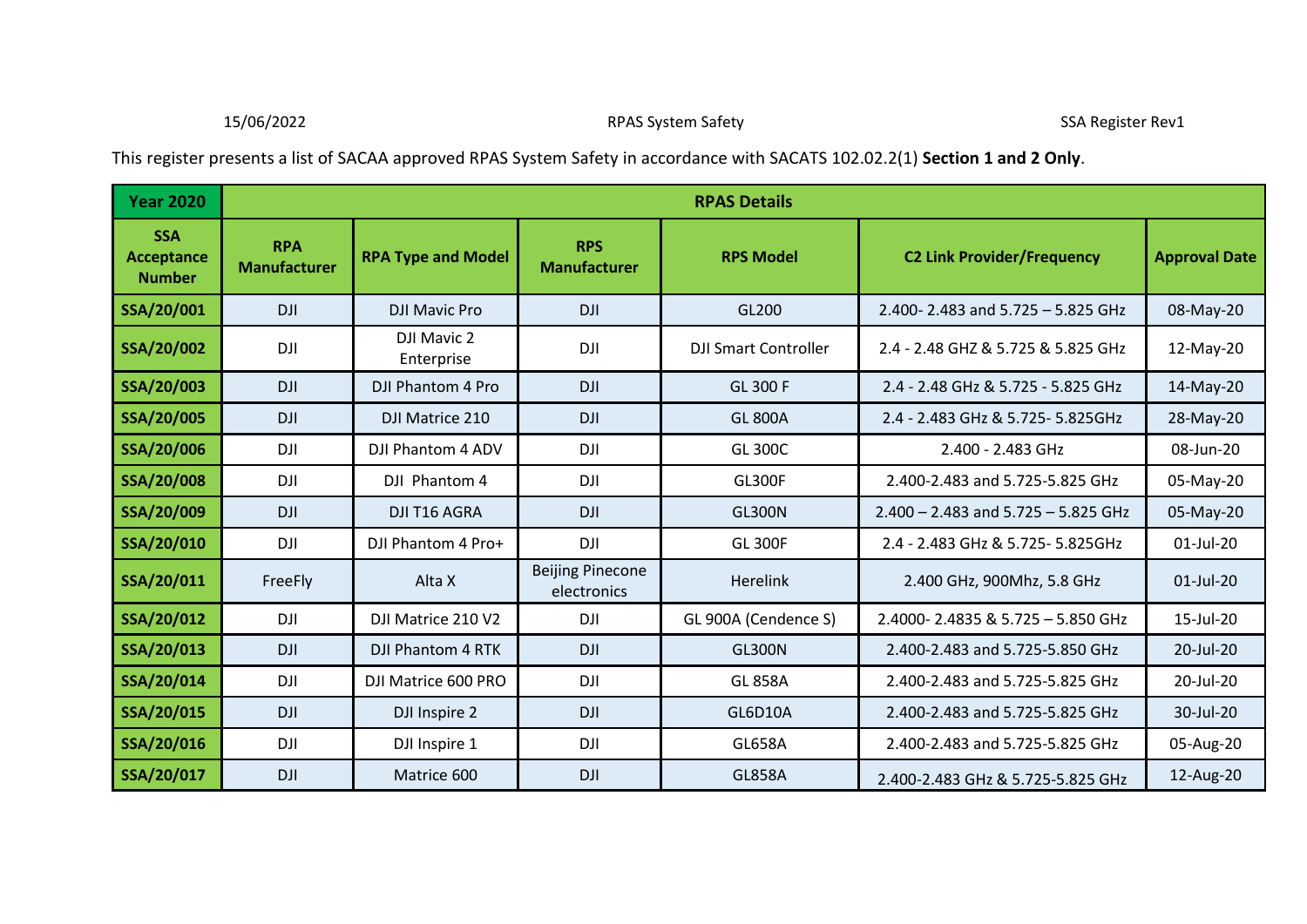| SSA/20/018                                | DJI                               | Matrice 100               | <b>DJI</b>                        | C <sub>1</sub>                               | 2.400-2.483 GHz & 5.725-5.825 GHz       | 12-Aug-20             |  |
|-------------------------------------------|-----------------------------------|---------------------------|-----------------------------------|----------------------------------------------|-----------------------------------------|-----------------------|--|
| SSA/20/019                                | <b>DJI</b>                        | Matrice 300 RTK           | <b>DJI</b>                        | G1252D                                       | 2.400-2.483 and 5.725-5.850 GHz         | 20-Aug-20             |  |
| SSA/20/020                                | DJI                               | Spreading Wing S900       | <b>DJI</b>                        | <b>GL858A</b>                                | 2.400-2.482 GHz & 5.725-5.825 GHz       | 24-Aug-20             |  |
| SSA/20/021                                | <b>DJI</b>                        | Matrice 210 RTK V2        | <b>DJI</b>                        | <b>GL 900A</b>                               | 2.4000-2.4835 GHz; 5.725-5.850 GHz      | 26-Aug-20             |  |
| SSA/20/022                                | <b>FOXTEC</b>                     | <b>NIMBUS VTOL</b>        | Pixhawk-(optional<br>devices)     | Pixhawk 2,1 standard set<br><b>Here GNSS</b> | 2.4 GHz                                 | 02-Sep-20             |  |
| SSA/20/023                                | EasyUAV                           | Javelin X6 810            | Easy UAV                          | FrSky - Taranis                              | 2.4 GHz                                 | 03-Sep-20             |  |
| SSA/20/024                                | <b>DJI</b>                        | Matrice 200               | <b>DJI</b>                        | <b>GL6D10A</b>                               | $2.400 - 2.483$ and $5.725 - 5.825$ GHz | 08-Sep-20             |  |
| SSA/20/025                                | <b>DJI</b>                        | Mavic Air                 | <b>DJI</b>                        | DJI MAVIC Air Specific                       | 2.4000-2.4835 GHz; 5.725-5.850 GHz      | 10-Sep-20             |  |
| SSA/20/026                                | <b>UDS</b>                        | Kestrel 2                 | <b>UDS</b>                        | 3.D.R                                        | 2.4 GHz                                 | 14-Sep-20             |  |
| SSA/20/027                                | <b>DJI</b>                        | Mavic 2 Zoom              | <b>DJI</b>                        | RC1A                                         | $2.400 - 2.483$ and $5.725 - 5.850$ GHz | 16-Sep-20             |  |
| SSA/20/028                                | <b>DJI</b>                        | <b>AGRAS MG-1P</b>        | <b>DJI</b>                        | GL                                           | $2.400 - 2.483$ GHz                     | 16-Oct-20             |  |
| SSA/20/029                                | Aerobots                          | Tyto 1800 Vtol            | Aerobots                          | Matek F765                                   | 2.4 GHZ                                 | 22-Oct-20             |  |
| SSA/20/030                                | Wingtra                           | Wingtra One               | Wingtra                           | FrSky Taranis X9D Plus                       | 2.405-2.474 GHz                         | 22-Oct-20             |  |
| SSA/20/031                                | <b>Big Bird Films</b>             | Phoenix                   | <b>Big Bird Films</b>             | Frsky Taranis Radio<br>Controller            | $2.400 - 2.483$ and $5.725 - 5.850$ GHz | 22-Oct-20             |  |
| SSA/20/032                                | Parrot                            | Dico Pro AG               | Parrot                            | Parrot Skycontroller 2                       | 2.4 GHz                                 | 14-Oct-20             |  |
| SSA/20/033                                | Sensefly                          | eBee X                    | eMotion Software                  | <b>Windows Based Device</b>                  | 2.4GHz                                  | 04-Nov-20             |  |
| SSA/20/034                                | <b>DJI</b>                        | Mavic 2 Pro               | <b>DJI</b>                        | DJI Mavic 2 Pro Specific                     | 2.4000-2.4835 Ghz; 5.725-5.850 GHz      | 10-Nov-20             |  |
| <b>YEAR 2021</b>                          |                                   |                           |                                   |                                              |                                         |                       |  |
| <b>SSA</b><br>Acceptance<br><b>Number</b> | <b>RPA</b><br><b>Manufacturer</b> | <b>RPA Type and Model</b> | <b>RPS</b><br><b>Manufacturer</b> | <b>RPS Model</b>                             | <b>C2 Link Provider/Frequency</b>       | Date of<br>Acceptance |  |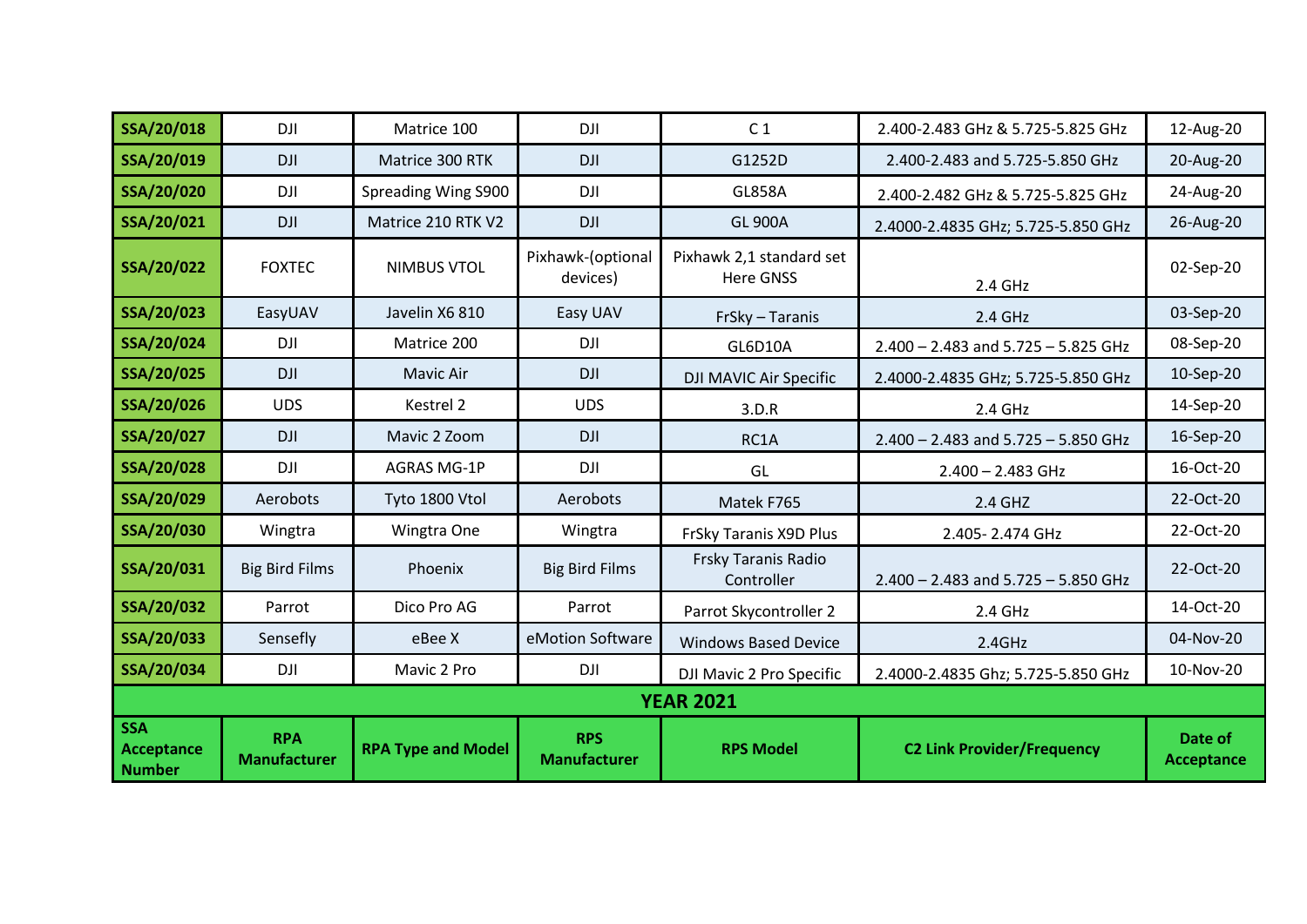| SSA/21/001 | <b>IGLOBE GROUP</b>          | Clouds                         | FrSky                 | <b>Taranis X9D Plus</b>                         | 2.4 GHz                                    | 19-Nov-21       |
|------------|------------------------------|--------------------------------|-----------------------|-------------------------------------------------|--------------------------------------------|-----------------|
| SSA/21/002 | DJI                          | Inspire 1 V2                   | <b>DJI</b>            | DJI GL658C                                      | 2.4-2.483 and 5.725-5.825 GHz              | 20-Jan-21       |
| SSA/21/003 | <b>DJI</b>                   | Phantom 3<br>Professional(Pro) | <b>DJI</b>            | Phantom 3 controller                            | 2.4-2.483 GHz                              | 25-Jan-21       |
| SSA/21/004 | <b>Autel Robotics</b>        | Autel EVO II Dual<br>(640)     | <b>Autel Robotics</b> | EF7                                             | 2.4000 - 2.4835 GHz                        | 29-Jan-21       |
| SSA/21/005 | <b>FLYINGROBOT</b>           | <b>EchoQuad Cinematic</b>      | FrSky/Futaba          | 14SG                                            | $2.400 - 2.483$ and $5.725 - 5.850$ GHz    | $1-Feb-21$      |
| SSA/21/006 | Sheng Teng/ST<br>Model       | Discovery                      | Fly Sky               | FS-i10                                          | 2.405 - 2.457 GHz                          | $1-Mar-21$      |
| SSA/21/007 | <b>SENSEFLY</b>              | <b>Ebee Plus</b>               | <b>SENSEFLY</b>       | M-Smrt-UAVI-001                                 | 2.4 GHz                                    | 12-Apr-21       |
| SSA/21/008 | Sensefly                     | Ebee SQ                        | Sensefly              | <b>Emotion Ag Software</b>                      | 2.4 GHz                                    | 15-Apr-21       |
| SSA/21/009 | Hendsoldt<br>Optronics       | Astus II                       | Hensoldt<br>Optronics | <b>GCS Pilot</b>                                | 2.4 GHz                                    | 19-Apr-21       |
| SSA/21/010 | Sensefly                     | <b>EBee Classic</b>            | Sensefly              | Windows based Device<br>with Emotion 3 Software | 2.4 GHz                                    | 20-Apr-21       |
| SSA/21/011 | EchoQuad                     | EchoQuad Freestyle             | Futaba                | 14SG                                            | 2.4 GHz                                    | 28-Apr-21       |
| SSA/21/012 | Nelson Mandela<br>University | Twin Boom Multi<br>Payload     | FrSky                 | QX7                                             | 2.4 - 2.483 GHz                            | $4$ -May-21     |
| SSA/21/013 | <b>DJI</b>                   | Phantom 4 Pro+ V2.0            | <b>DJI</b>            | <b>GL300K</b>                                   | 2.400-2.483 GHz and $5.725 - 5.850$<br>GHz | $5-May-21$      |
| SSA/21/014 | DJI                          | Mavic Air 2                    | <b>DJI</b>            | DJI Mavic Air 2 remote<br>controller            | 2.4000-2.4835 GHz; 5.725-5.850 GHz         | 10-May-21       |
| SSA/21/015 | <b>Microdrones</b><br>GmbH   | Md4 1000                       | Microdrones<br>GmbH   | Taranis X9D + (Tx, Rx)                          | 2.4 GHz                                    | 11-May-21       |
| SSA/21/016 | Skyhook                      | THX8                           | T-Motor               | <b>RPS01</b>                                    | 2.400-2.483 GHz and 5.725 - 5.850<br>GHz   | $1$ -June- $21$ |
| SSA/21/017 | Drone Ops                    | Scout II                       | Hex                   | Herelink                                        | 2.400 GHz and 5.850 GHz                    | 24-June-21      |
| SSA/21/018 | <b>ARACE</b>                 | Sirin                          | <b>CUAV</b>           | <b>H16 PRO</b>                                  | 2400 MHz-2483.5 MHz                        | 24-June-21      |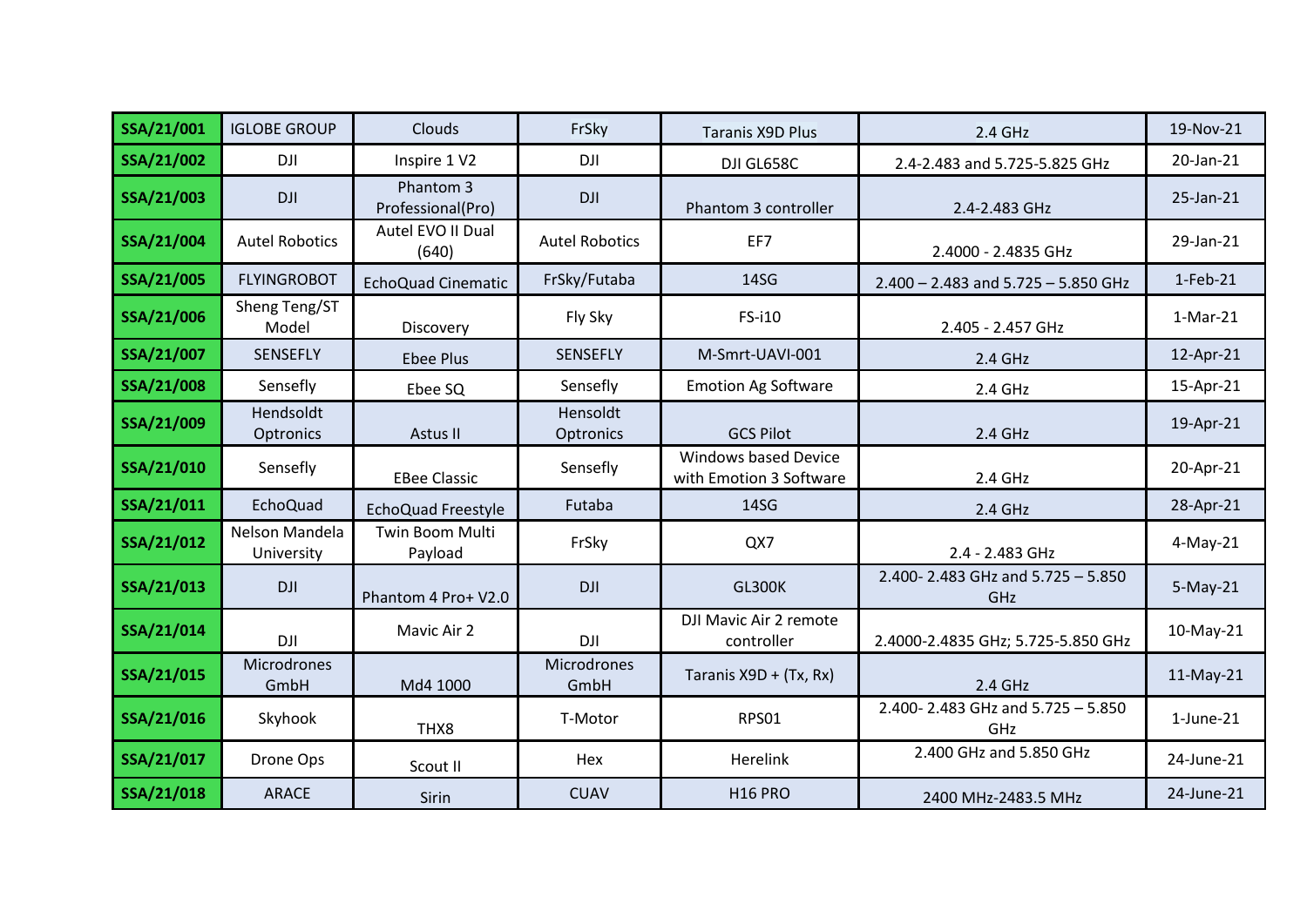| SSA/21/019 | <b>DJI</b>                       | Air 2S                                | <b>DJI</b>                           | RC231 OCUSYNC2                              | 2.400-2.4835 GHz and 5.725 - 5.850<br>GHz        | 30-June-21 |
|------------|----------------------------------|---------------------------------------|--------------------------------------|---------------------------------------------|--------------------------------------------------|------------|
| SSA/21/020 | Quantum-<br>Systems GmbH         | Trinity F90+                          | Quantum-<br>Systems GmbH             | Trinity F90+                                | 2.4 GHz                                          | 12-Jul-21  |
| SSA/21/021 | <b>DJI</b>                       | Mavic 2 Enterprice<br>Advanced        | <b>DJI</b>                           | Smart Controller(RM500)                     | 2.400-2.4835 GHz and 5.725-5.850<br>GHz          | 13-Jul-21  |
| SSA/21/022 | Rocketmine<br>(Pty) Ltd          | Trinity F90+                          | Multiplex                            | Cockpit SX                                  | $2.400 - 2.4835$ GHz                             | 14-Jul-21  |
| SSA/21/023 | <b>DJI</b>                       | Agras T30, 3WWDZ-<br>30A              | <b>DJI</b>                           | <b>RM500-ENT</b>                            | $2.4000 - 2.4835$ GHz and $5.725 - 5.850$<br>GHz | 15-Jul-21  |
| SSA/21/024 | SeeTree Aero<br>Sentinel         | Sentinel G2                           | Aero Sentinel                        | GCS (10" Panasonic tablet<br>G1-F1 mil-std) | 2.400 - 2.483 GHz                                | 20-Jul-21  |
| SSA/21/025 | Premier<br>Aviation              | Cullinan PA290e                       | Cube Pilot                           | HereLink HX4-06075                          | 2.400 - 2.438 GHz                                | 23-Sep-21  |
| SSA/21/026 | Shendrone                        | <b>Thicc</b>                          | Radiomaster                          | <b>TX16S</b>                                | $2.4 - 2.483$ GHz and $5.725 - 5.850$ GHz        | 01-Oct-21  |
| SSA/21/027 | <b>DJI</b>                       | Matrice 100                           | <b>DJI</b>                           | CI                                          | $2.4 - 2.483$ GHz and $5.725 - 5.825$ GHz        | 27-OCT-21  |
|            |                                  |                                       |                                      | <b>YEAR 2022</b>                            |                                                  |            |
| SSA/22/001 | Quantum<br><b>Systems</b>        | <b>VTOL Tron</b>                      | Quantum<br>Systems                   | QBase(Win10 PC)                             | 2.4 GHz                                          | 19-Jan-22  |
| SSA/22/002 | Premiere<br>Aviation             | <b>VTOL Cullinan</b><br><b>PA400e</b> | T-Motor                              | HereLink HX4-06075                          | $2.400 - 2.483$ GHz                              | 25-Jan-22  |
| SSA/22/003 | <b>DJI</b>                       | Phantom 4<br>Multispectral            | <b>DJI</b>                           | <b>GL300L</b>                               | 2.4 GHz                                          | 17-Feb-22  |
| SSA/22/004 | Innovative<br>Complex<br>Systems | <b>FIXAR 007</b>                      | Innovative<br><b>Complex Systems</b> | <b>FIXAR xGroundControl</b>                 | 868 MHz (EU) or 902 -928 MHz(US)                 | 28-Feb-22  |
| SSA/22/005 | SkySpec                          | Sky Alta 6                            | Futaba                               | <b>T14SG</b>                                | $2.400 - 2.483$ GHz                              | 7-Mar-22   |